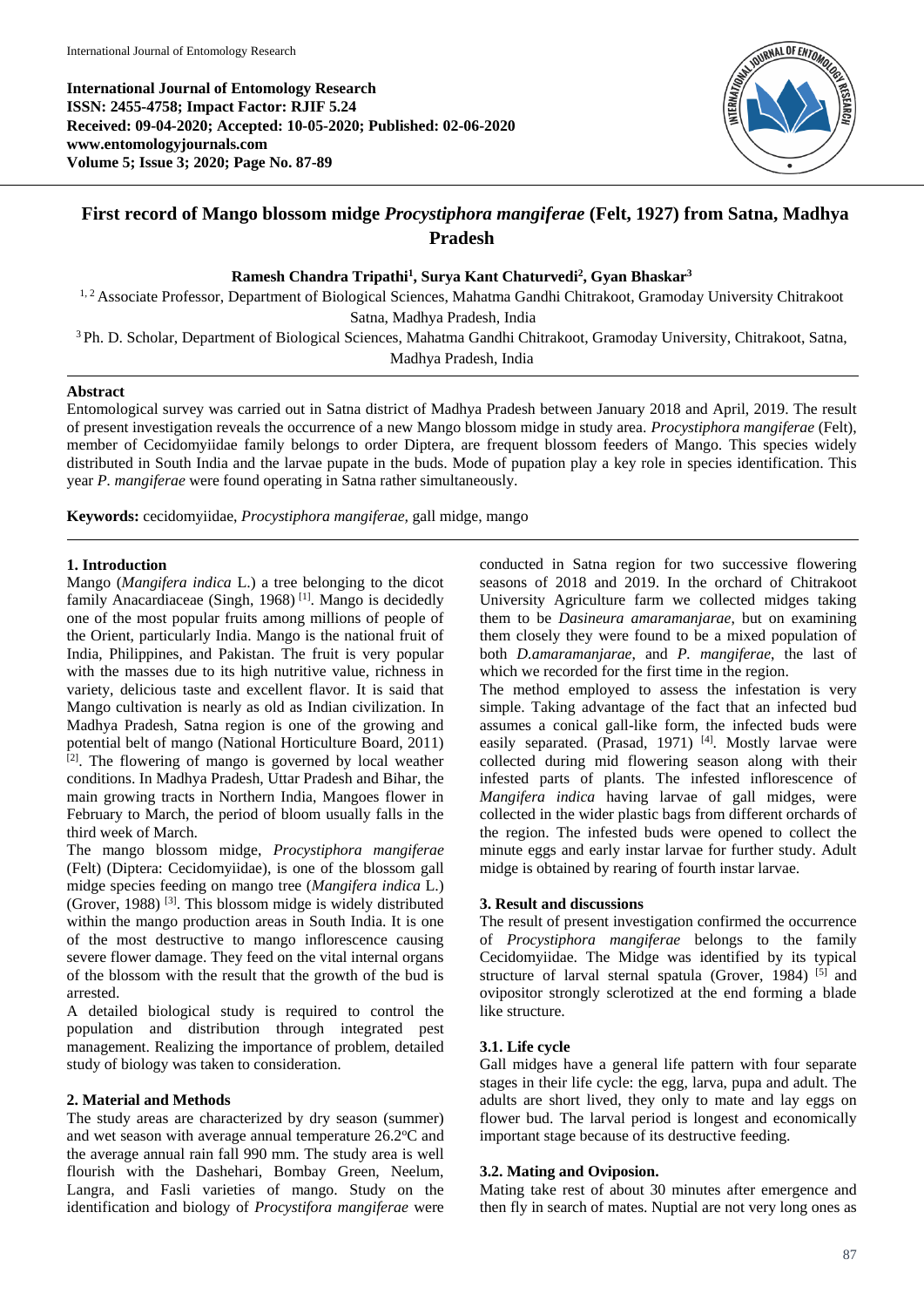mating usually take place on the undergrowth. The females usually keep sitting on the under-growth and it is the male that indulges in the searching. In the laboratory copulation took place at about 9.00 am and onwards.

The copulation time varies from 30 seconds to two minutes. Mating infuses the female with vigour, it becomes active and hovers over the mango inflorescence in search of a suitable bud for egg-laying. As soon as suitable spot on the bud is available, egg is laid. Usually one to two, rarely three eggs are laid by a female in one sitting. Eggs are laid in the fold between sepals and petals and on hatching the larvae enter blossom. The egg-laying begins at about 8.30 am and continues up to 10.30 in morning, after that flies are visible only here and there. After egg laying the females usually perish while the males die soon after mating.

# **3.3 Egg**

The eggs of *P.mangiferae* are minute cylindrical structure (0.28 x 0.11 mm) round at one end while the other end is drown out to form a delicate stalk. The outer shell or chorion is thin and membranous, and responsible for its characteristic shape. The freshly laid egg is soft and sticky and is creamy white in color. The eggs develop rather quickly with the result that 24 hours after oviposition a fully formed larva is visible inside shell. The time taken by the egg from oviposition to hatching varies from 30 to 36 hours.

#### **3.4 First instar larva**

At the time of hatching the first instar larva (0.4 x 0.11 mm.) is fully transparent and develops a white color as it grows old. Larval feeding inside the bud prevents the bud from opening. The larval body comprises a head, a head capsule, a supernumerary segment, three thoracic and nine abdominal segments. A pair of crescent-shaped eye spot lies, back to back, on the supernumerary segment. Cuticle is scaled and the anus is terminal. The anal segment bears 8 complex papillae. Ventrally each segment carries four rows of creeping welts.

#### **3.5 Second instar larva**

The second instar larva moults when the first instar has migrated to a suitable place. It begins feeding actively. It not only grows larger (1.43 x 0.37) but develops heavier sclerotization of different parts of the body. Naturally the head capsule, the antennae becomes more elaborate and the eye spot become darker. It is remarkable that in this instar two collar papillae are visible on the supernumerary segment and two sternal papillae on the prothorax.

#### **3.6 Third instar larva**

This larva is larger still, measuring on an average of 2.13 mm. long and .57 mm. wide. It has a yellowish color. Crown of sternal spatula makes its appearance in this stage. The pseudopods are well formed with distinct podal papillae, one on each pseudopod.

#### **3.7 Fourth instar larva**

The fourth instar larva is the largest of all (2.59 x 0.73) previous instars. The head capsule is larger and, the mouth

parts are elaborate, antennae are stout with the basal segment short and broad and second segment long and narrowing distally. The sternal spatula is fully formed and sclerotized being brown in colour. The crown is bi-dentate, but the groove separating the two dents is very shallow. The shaft is fully formed and is lodge in a pocket-shaped fold of the body wall. Prothoracic spiracles are cylindrical, while the metathoracic spiracle are more or less hemispherical. Anus is vertically situated on the venter of the ninth abdominal segment. The meso- and meta-thorax and the abdominal segment 1-7 have locomotory pads called pseudopods.

The fully fed fourth instar larva is robust but sluggish. When taken out it shows quick body movements.

# **3.8 Pupa**

Pupa spins a cocoon of silken fibres and pupates inside the bud. The head bears contiguous eyes, imaginal antennae, pupal antennae and fully formed mouth parts. In color this pupa is brownish orange being darker dorsally and lighter ventrally. The thorax bears wings dorsally and legs ventrally.

# **3.9 The Adult Midge**

*Procystiphora mangiferae* is a minute orange colored midge in which the male is smaller than the female. While hovering over the inflorescence for egg laying, they are mistaken for *Dasineura amaramangarae* Grover. This year the same thing happened when the midges were seen in the field. They were taken for *D. amaramangarae* till they were examined in the laboratory. The ovipositor of the female differs markedly from that of and it is because of this that suspicion regarding their systematic status arose. Eyes are confluent above, trophy normal, palpus quadriarticulate, thickly hair, antennae dark brown with 2+13 segments in the males, while 2+12 segments in the female. The length of antennae in the male is less than 1/3 the length of the body while in the female it is 1/4 the body. Thorax and wings are similar in both sexes. Genitalia in male is dark brown but not very different from that of the male of other species. The ovipositor, being long retractile and strongly sclerotized at the end forming a blade like structure (generic character).

The midge is host-specific and has not been found associated with any other plant so far in study area.

#### **3.10 Damage**

*Procystiphora mangiferae* is an important destructive midge pest of mango. The sepals of heavily infested buds wither, while the petals turn yellowish-red and project out. The projecting petals constitute a good character for the identification of the infected bud. The infected buds fails to open and drop ultimately. Sometime the larvae also dropped on the soil with bud, shall pupate there. The survey work done in 2018 showed that the destruction of flowers by P. mangiferae infection was complete at least in one orchard of Chitrakoot. On the basis of above investigation, the author recorded, *Procystiphora mangiferae* is an important minor pest of mango in Satna region, Madhya Pradesh.